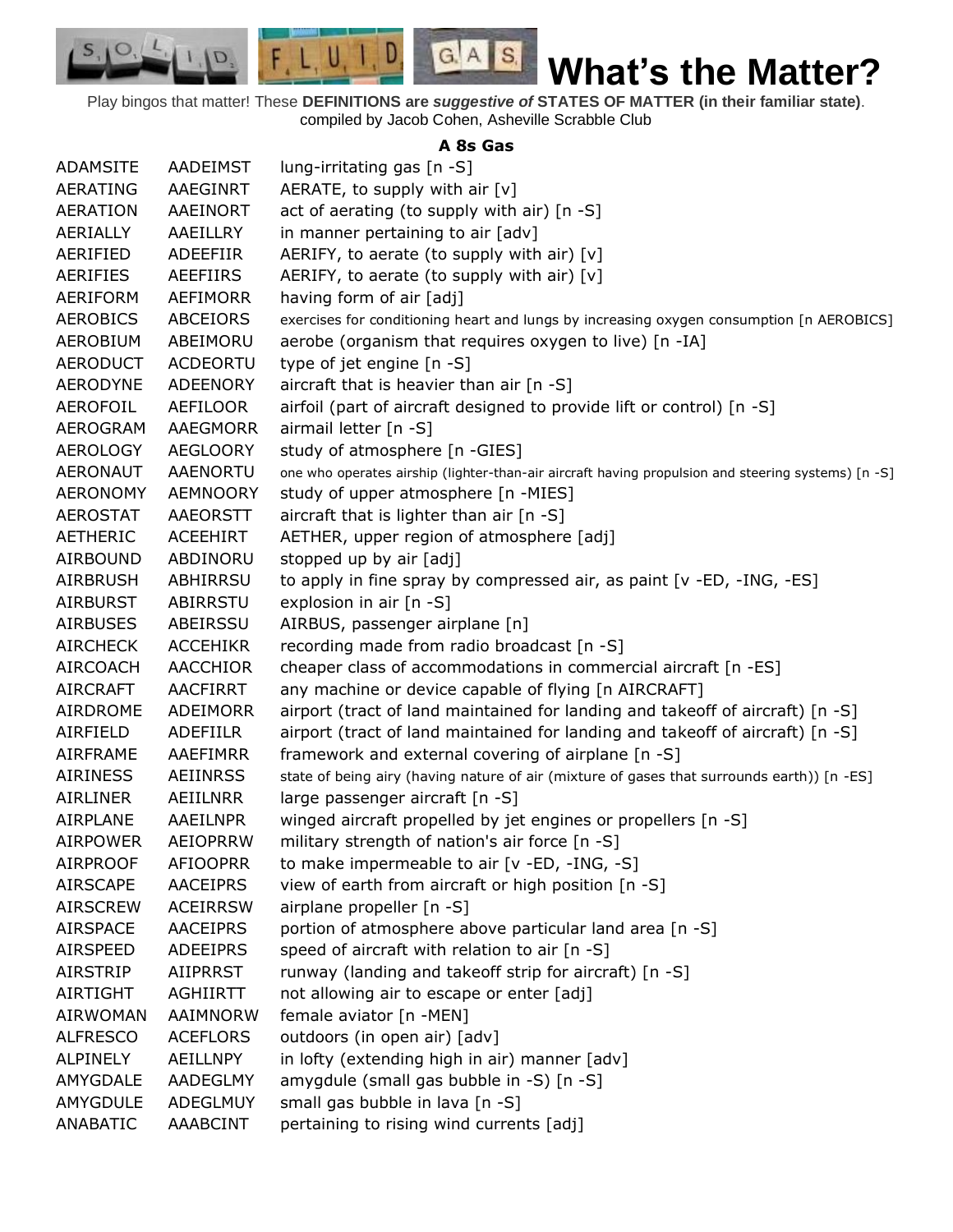Play bingos that matter! These **DEFINITIONS are** *suggestive of* **STATES OF MATTER (in their familiar state)**. compiled by Jacob Cohen, Asheville Scrabble Club

 $G.A.S.$ 

 $F, L, U, I, D$ 

D.

| ANHEDRAL        | <b>AADEHLNR</b> | downward inclination of aircraft's wing [n -S]                                              |
|-----------------|-----------------|---------------------------------------------------------------------------------------------|
| ANTILEAK        | AAEIKLNT        | preventing leaks [adj]                                                                      |
| ANTISMOG        | <b>AGIMNOST</b> | designed to reduce pollutants that cause smog [adj]                                         |
| <b>ANVILTOP</b> | <b>AILNOPTV</b> | anvil-shaped cloud mass [n -S]                                                              |
| <b>ASPIRATE</b> | AAEIPRST        | to pronounce with initial release of breath [v -D, -TING, -S]                               |
| <b>AUTOGIRO</b> | <b>AGIOORTU</b> | type of airplane (winged aircraft propelled by jet engines or propellers) [n -S]            |
| <b>AUTOGYRO</b> | <b>AGOORTUY</b> | autogiro (type of airplane (winged aircraft propelled by jet engines or propellers)) [n -S] |
| <b>AVGASSES</b> | AAEGSSSV        | AVGAS, gasoline for airplanes [n]                                                           |
| <b>AVIATING</b> | AAGIINTV        | AVIATE, to fly aircraft $[v]$                                                               |
| <b>AVIATION</b> | AAIINOTV        | act of aviating (to fly aircraft) [n -S]                                                    |
| <b>AVIGATOR</b> | AAGIORTV        | one that navigates aircraft [n -S]                                                          |
|                 |                 | <b>B</b> 8s Gas                                                                             |
| <b>BACKWIND</b> | ABCDIKNW        | to deflect airflow into back of sail [v -ED, -ING, -S]                                      |
| <b>BAGHOUSE</b> | ABEGHOSU        | facility for removing particulates from exhaust gases [n -S]                                |
| <b>BAROGRAM</b> | <b>AABGMORR</b> | barometric reading [n -S]                                                                   |
| <b>BECALMED</b> | ABCDEELM        | BECALM, to make calm [v]                                                                    |
| <b>BEFOGGED</b> | <b>BDEEFGGO</b> | BEFOG, to envelop in fog [v]                                                                |
| <b>BELCHING</b> | <b>BCEGHILN</b> | BELCH, to expel gas through mouth [v]                                                       |
| <b>BEMISTED</b> | <b>BDEEIMST</b> | BEMIST, to envelop in mist [v]                                                              |
| <b>BIMETHYL</b> | <b>BEHILMTY</b> | ethane (gaseous hydrocarbon) [n -S]                                                         |
| <b>BIOGASES</b> | <b>ABEGIOSS</b> | BIOGAS, fuel gas produced by organic waste [n]                                              |
| <b>BIOMETER</b> | <b>BEEIMORT</b> | device for measuring carbon dioxide given off by living matter [n -S]                       |
| <b>BIOWASTE</b> | ABEIOSTW        | waste composed chiefly of organic matter [n -S]                                             |
| <b>BIRDFARM</b> | <b>ABDFIMRR</b> | aircraft carrier [n -S]                                                                     |
| <b>BIVINYLS</b> | <b>BIILNSVY</b> | BIVINYL, flammable gas used in making synthetic rubber [n]                                  |
| <b>BLASTIER</b> | ABEILRST        | BLASTY, gusty (blowing in gusts) [adj]                                                      |
| <b>BLIMPISH</b> | <b>BHIILMPS</b> | BLIMP, nonrigid aircraft [adj]                                                              |
| <b>BLOWBACK</b> | <b>ABBCKLOW</b> | escape of gases [n -S]                                                                      |
| <b>BLOWDOWN</b> | <b>BDLNOOWW</b> | tree blown down by wind [n -S]                                                              |
| <b>BLOWHOLE</b> | <b>BEHLLOOW</b> | air or gas vent [n -S]                                                                      |
| <b>BLOWIEST</b> | <b>BEILOSTW</b> | BLOWY, windy (marked by strong wind) [adj]                                                  |
| <b>BLUSTERY</b> | <b>BELRSTUY</b> | windy (marked by strong wind) [adj]                                                         |
| <b>BOILABLE</b> | ABBEILLO        | BOIL, to vaporize liquid [adj]                                                              |
| <b>BOILOVER</b> | <b>BEILOORV</b> | overflowing while boiling [n -S]                                                            |
| <b>BOREASES</b> | <b>ABEEORSS</b> | BOREAS, north wind [n]                                                                      |
| <b>BREATHER</b> | ABEEHRRT        | one that breathes (to inhale and exhale air) [n -S]                                         |
| <b>BREEZIER</b> | <b>BEEEIRRZ</b> | BREEZY, windy (marked by strong wind) [adj]                                                 |
| <b>BREEZILY</b> | <b>BEEILRYZ</b> | BREEZY, windy (marked by strong wind) [adv]                                                 |
| <b>BREEZING</b> | <b>BEEGINRZ</b> | BREEZE, to move swiftly [v]                                                                 |
| <b>BRONCHIA</b> | ABCHINOR        | main air passages of lungs [n BRONCHIA]                                                     |
| <b>BUBBLIER</b> | BBBEILRU        | BUBBLY, full of bubbles [adj]                                                               |
| <b>BUBBLIES</b> | <b>BBBEILSU</b> | BUBBLY, champagne [n]                                                                       |
| <b>BUBBLING</b> | <b>BBBGILNU</b> | BUBBLE, to form bubbles (bodies of gas contained within liquid) [v]                         |
| <b>BURBLING</b> | <b>BBGILNRU</b> | breaking up of airflow into turbulence [n -S]                                               |
| <b>BUTYLENE</b> | <b>BEELNTUY</b> | gaseous hydrocarbon [n -S]                                                                  |
|                 |                 | C 8s Gas                                                                                    |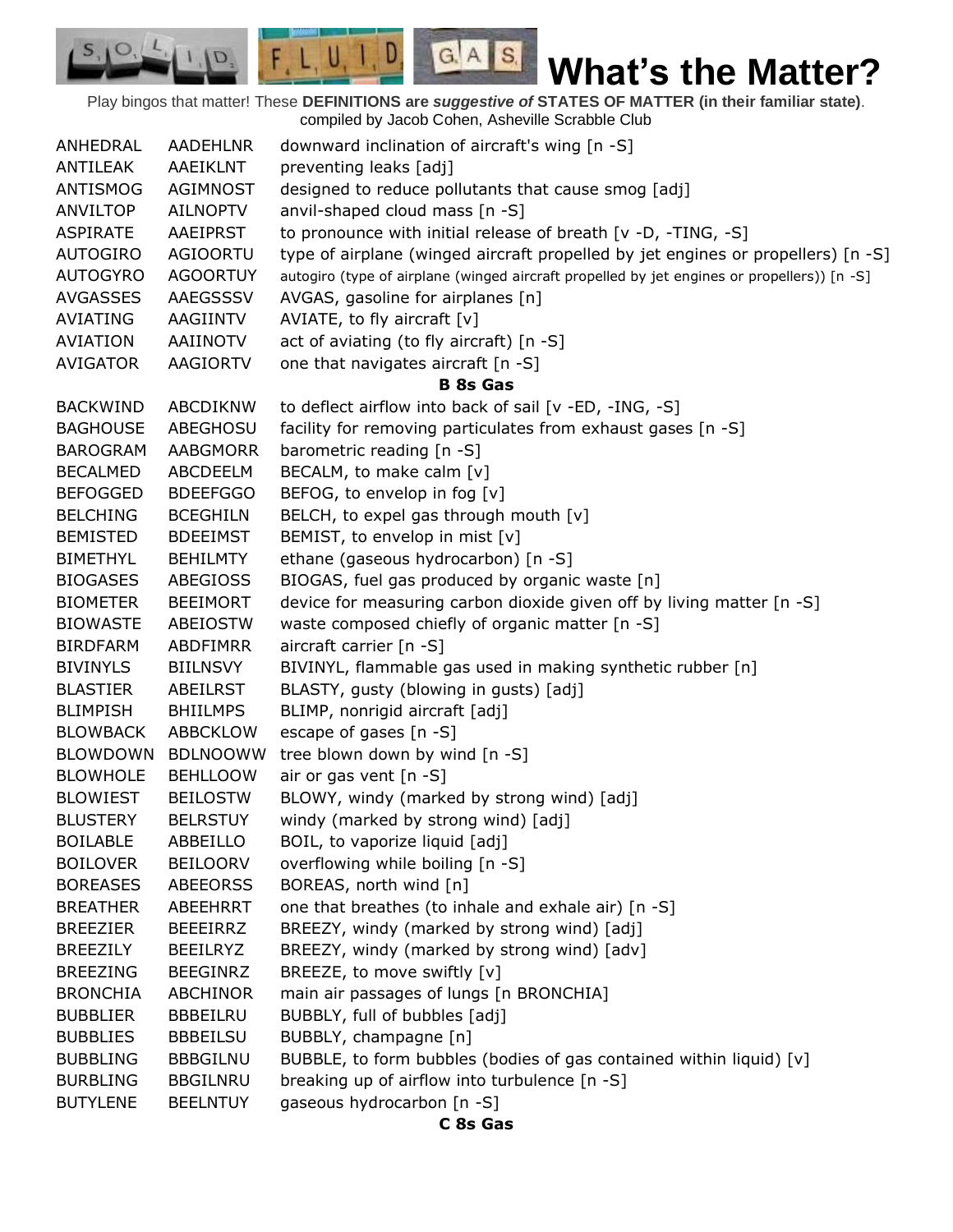Play bingos that matter! These **DEFINITIONS are** *suggestive of* **STATES OF MATTER (in their familiar state)**. compiled by Jacob Cohen, Asheville Scrabble Club

 $G.A.S.$ 

 $F, L, U, I, D$ 

D.

| <b>CALMNESS</b> | <b>ACELMNSS</b> | state of being calm (free from agitation) [n -ES]                  |
|-----------------|-----------------|--------------------------------------------------------------------|
| <b>CATAPULT</b> | <b>AACLPTTU</b> | to hurl through air [v -ED, -ING, -S]                              |
| <b>CERVELAS</b> | <b>ACEELRSV</b> | cervelat (smoked sausage) [n -ES]                                  |
| CERVELAT        | <b>ACEELRTV</b> | smoked sausage [n -S]                                              |
| <b>CHIPOTLE</b> | <b>CEHILOPT</b> | smoked and dried jalapeno pepper [n -S]                            |
| <b>CHLORINE</b> | <b>CEHILNOR</b> | gaseous element [n -S]                                             |
| <b>CHLOROUS</b> | <b>CHLOORSU</b> | pertaining to chlorine (gaseous element) [adj]                     |
| <b>CHOKIEST</b> | <b>CEHIKOST</b> | CHOKEY, choky (tending to cause choking) [adj] / CHOKY [adj]       |
| <b>CHUBASCO</b> | <b>ABCCHOSU</b> | violent thunderstorm [n -S]                                        |
| <b>CHUCKING</b> | <b>CCGHIKNU</b> | CHUCK, to throw (to propel through air with movement of arm) [v]   |
| <b>CLIMATAL</b> | AACILLMT        | CLIMATE, weather conditions characteristic of area [adj]           |
| <b>CLIMATIC</b> | <b>ACCIILMT</b> | CLIMATE, weather conditions characteristic of area [adj]           |
| <b>CLOUDIER</b> | CDEILORU        | CLOUDY, overcast with clouds [adj]                                 |
| CLOUDILY        | <b>CDILLOUY</b> | CLOUDY, overcast with clouds [adv]                                 |
| <b>CLOUDING</b> | CDGILNOU        | CLOUD, to cover with clouds (masses of visible vapor) [v]          |
| <b>CLOUDLET</b> | <b>CDELLOTU</b> | small cloud $[n -S]$                                               |
| <b>COHOBATE</b> | <b>ABCEHOOT</b> | to distill again [v -D, -TING, -S]                                 |
| CONELRAD        | <b>ACDELNOR</b> | system of defense in event of air attack [n -S]                    |
| CONTRAIL        | <b>ACILNORT</b> | visible trail of water vapor from aircraft [n -S]                  |
| <b>COUGHING</b> | <b>CGGHINOU</b> | COUGH, to expel air from lungs noisily [v]                         |
| <b>CREPITUS</b> | <b>CEIPRSTU</b> | grating sound made in breathing [n -S]                             |
| <b>CUMULOUS</b> | <b>CLMOSUUU</b> | CUMULUS, type of cloud [adj]                                       |
| <b>CYCLONAL</b> | <b>ACCLLNOY</b> | CYCLONE, rotating system of winds [adj]                            |
| <b>CYCLONIC</b> | <b>CCCILNOY</b> | CYCLONE, rotating system of winds [adj]                            |
|                 |                 | D 8s Gas                                                           |
| <b>DEAERATE</b> | AADEEERT        | to remove air or gas from [v -D, -S, -TING]                        |
| DEAIRING        | ADEGIINR        | DEAIR, to remove air from [v]                                      |
| <b>DEFLATER</b> | <b>ADEEFLRT</b> | one that deflates (to release air or gas from) [n -S]              |
| <b>DEFLATOR</b> | ADEFLORT        | one that deflates (to release air or gas from) [n -S]              |
| <b>DEFOGGED</b> | <b>DDEEFGGO</b> | DEFOG, to remove fog from [v]                                      |
| <b>DEFUELED</b> | <b>DDEEEFLU</b> | DEFUEL, to remove fuel (gas) from [v]                              |
| <b>DEGASSED</b> | <b>ADDEEGSS</b> | DEGAS, to remove gas from [v]                                      |
| <b>DEGASSER</b> | <b>ADEEGRSS</b> | one that degasses (to remove gas from) [n -S]                      |
| <b>DEGASSES</b> | <b>ADEEGSSS</b> | DEGAS, to remove gas from [v]                                      |
| <b>DEMISTED</b> | <b>DDEEIMST</b> | DEMIST, to defog (to remove fog (condensed water vapor) from [v]   |
| <b>DEMISTER</b> | <b>DEEIMRST</b> | one that defogs (to remove fog (condensed water vapor) from [n -S] |
| <b>DEWINESS</b> | <b>DEEINSSW</b> | state of being dewy (moist with dew) [n -S]                        |
| <b>DIATREME</b> | ADEEIMRT        | volcanic vent produced by gaseous explosions [n -S]                |
| <b>DIMETHYL</b> | <b>DEHILMTY</b> | ethane (gaseous hydrocarbon) [n -S]                                |
| <b>DIVEBOMB</b> | <b>BBDEIMOV</b> | to drop bombs on target from diving airplane [v -ED, -ING, -S]     |
| <b>DOWNWASH</b> | ADHNOSWW        | downward deflection of air [n -ES]                                 |
| <b>DOWNWIND</b> | <b>DDINNOWW</b> | direction that wind blows [adj]                                    |
| <b>DRAFTIER</b> | <b>ADEFIRRT</b> | DRAFTY, having or exposed to currents of air [adj]                 |
| <b>DRAFTILY</b> | <b>ADFILRTY</b> | DRAFTY, having or exposed to currents of air [adv]                 |
| <b>DRAUGHTY</b> | <b>ADGHRTUY</b> | drafty (having or exposed to currents of air) [adj -TIER, -TIEST]  |
| <b>DRIFTAGE</b> | ADEFGIRT        | act of drifting (to move along in current) [n -S]                  |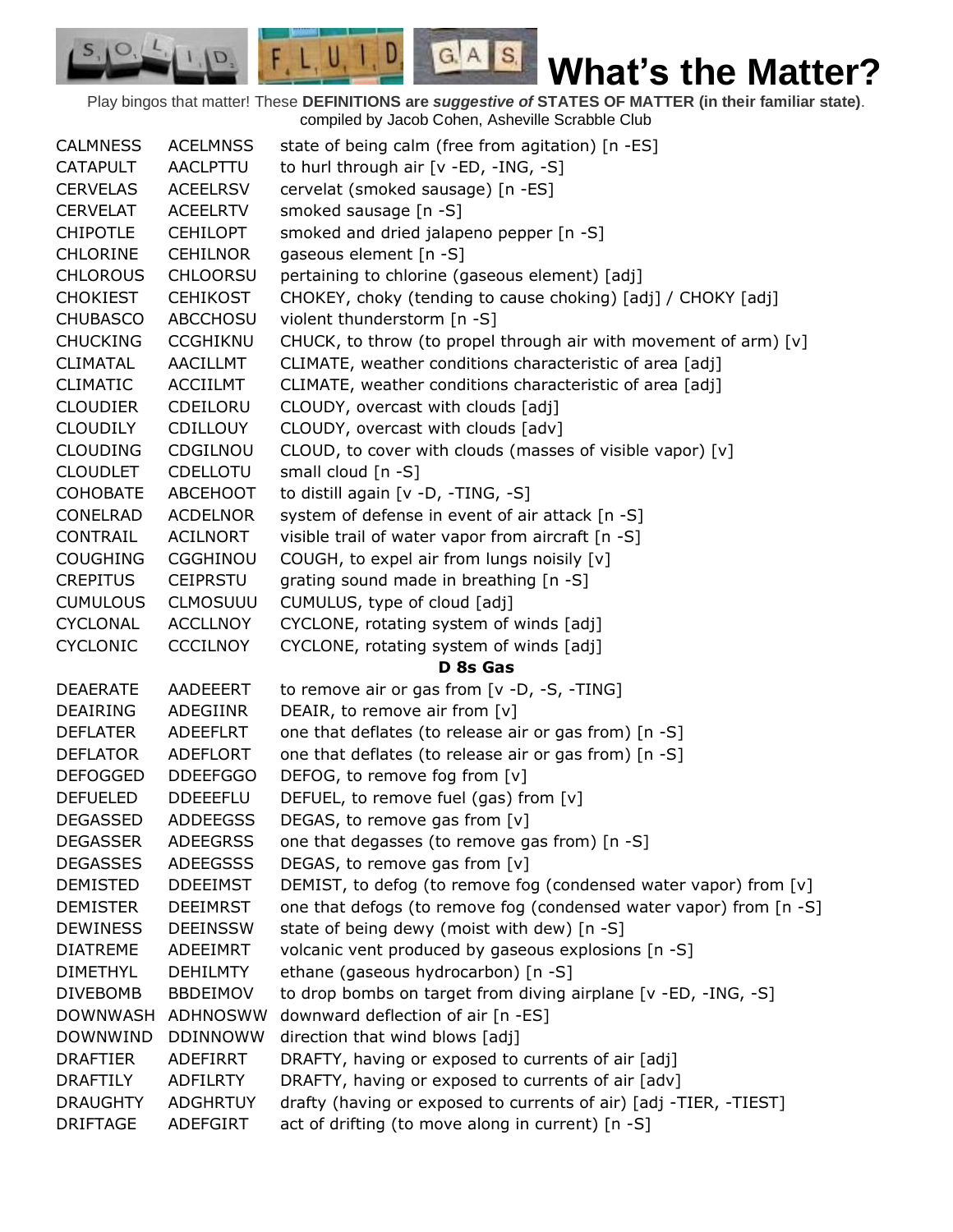Play bingos that matter! These **DEFINITIONS are** *suggestive of* **STATES OF MATTER (in their familiar state)**. compiled by Jacob Cohen, Asheville Scrabble Club DRIFTIER DEFIIRRT DRIFTY, full of drifts (masses of wind-driven snow) [adj] DRIFTIER DEFIIRRT DRIFTY, full of drifts (masses of wind-driven snow) [adj] DRIFTING DFGIINRT DRIFT, to move along in current [v] DROWNDED DDDENORW DROWND, to drown (to suffocate in water)  $[v]$ DROWNING DGINNORW DROWN, to suffocate in water [v] DYSPNEAL ADELNPSY DYSPNEA, labored breathing [adj] DYSPNEIC CDEINPSY DYSPNEA, labored breathing [adj] DYSPNOEA ADENOPSY dyspnea (labored breathing) [n -S] DYSPNOIC CDINOPSY DYSPNOEA, dyspnea (labored breathing) [adj] **E 8s Gas** EASTERLY AEELRSTY wind from east [n -LIES] EJECTIVE CEEEIJTV sound produced with air compressed above closed glottis [n -S] EMPYREAL AEELMPRY pertaining to sky [adj] ERODABLE ABDEELOR erosible (capable of being eroded (to wear away by constant friction)) [adj] ERODIBLE BDEEILOR erosible (capable of being eroded (to wear away by constant friction)) [adj] EROSIBLE BEEILORS capable of being eroded (to wear away by constant friction) [adj] ERUCTATE ACEERTTU to eruct (to belch (to expel gas through mouth)) [v -D, -TING, -S] ERUCTING CEGINRTU ERUCT, to belch (to expel gas through mouth)  $[v]$ ETHEREAL AEEEHLRT airy (having nature of air) [adj] ETHERIFY EEFHIRTY to convert into ether (volatile liquid used as anesthetic) [v -FIED, -ING, -FIES] ETHERISH EEHHIRST resembling ether (volatile liquid used as anesthetic) [adj] ETHYLENE EEEHLNTY flammable gas [n -S] EUPNOEIC CEEINOPU EUPNOEA, eupnea (normal breathing) [adj] EXCRETAL ACEELRTX EXCRETA, excreted matter [adj] EXHALANT AAEHLNTX something that exhales (to expel air or vapor) [n -S] EXHALENT AEEHLNTX exhalant (something that exhales (to expel air or vapor)) [n -S] EXHALING AEGHILNX EXHALE, to expel air or vapor [v] **F 8s Gas** FAVONIAN AAFINNOV pertaining to west wind [adj] FIREDAMP ADEFIMPR combustible gas [n -S] FLAPERON AEFLNOPR airfoil that functions as flap and aileron [n -S] FLATUSES AEFLSSTU FLATUS, intestinal gas [n] FLUORINE EFILNORU gaseous element [n -S] FOAMABLE AABEFLMO FOAM, to form foam (light, bubbly, gas and liquid mass) [adj] FOAMIEST AEFIMOST FOAMY, covered in foam (light, bubbly, gas and liquid mass) [adj] FOAMLESS AEFLMOSS being without foam l(ight, bubbly, gas and liquid mass) [adj] FOAMLIKE AEFIKLMO resembling foam (light, bubbly, gas and liquid mass) [adj] FOGBOUND BDFGNOOU surrounded by fog [adj] FOGGIEST EFGGIOST FOGGY, filled with fog [adj] FROTHIER EFHIORRT FROTHY, foamy (covered with foam) [adj] FROTHILY FHILORTY FROTHY, foamy (covered with foam) [adv] FROTHING FGHINORT FROTH, to foam (to form foam (light, bubbly, gas and liquid mass)) [v] / layer of foam in liquid or solid [n -S] FUELLING EFGILLNU FUEL, to provide with fuel (material used to produce energy) [v] FUMAROLE AEFLMORU hole from which volcanic vapors issue [n -S] FUMATORY AFMORTUY fumigation chamber [n -RIES] FUMELESS EEFLMSSU having no fumes (gaseous exhalations) [adj]

 $G.A.S.$ 

 $F L U, I, D$ 

 $|Q|$ , 1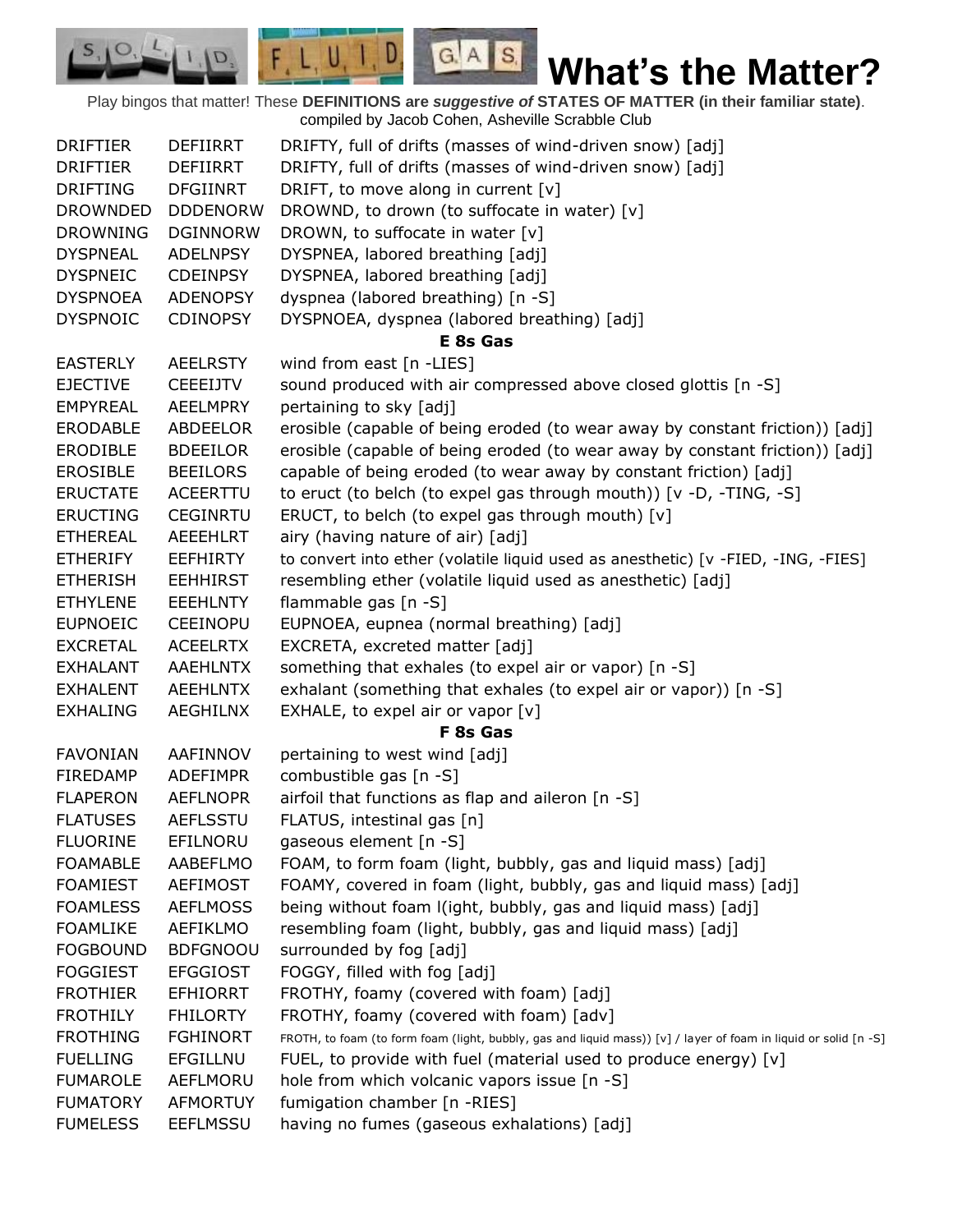Play bingos that matter! These **DEFINITIONS are** *suggestive of* **STATES OF MATTER (in their familiar state)**. compiled by Jacob Cohen, Asheville Scrabble Club

 $G.A.S.$ 

 $F, L, U, I, D$ 

D.

 $S_{1}$  $\mathcal{O},$ 

| <b>FUMELIKE</b> | EEFIKLMU        | resembling fumes (gaseous exhalations) [adj]                                          |
|-----------------|-----------------|---------------------------------------------------------------------------------------|
| <b>FUMIGANT</b> | AFGIMNTU        | substance used in fumigating [n -S]                                                   |
| <b>FUMIGATE</b> | AEFGIMTU        | to subject to fumes (gaseous exhalations) in order to destroy pests [v -D, -TING, -S] |
| <b>FUSELAGE</b> | <b>AEEFGLSU</b> | body of airplane [n -S]                                                               |
|                 |                 | G 8s Gas                                                                              |
| <b>GASALIER</b> | AAEGILRS        | gaselier (gaslight chandelier) [n -S]                                                 |
| <b>GASELIER</b> | AEEGILRS        | gaslight chandelier [n -S]                                                            |
| <b>GASHOUSE</b> | <b>AEGHOSSU</b> | gasworks (factory where gas is produced) [n -]                                        |
| <b>GASIFIED</b> | <b>ADEFGIIS</b> | GASIFY, to convert into gas [v]                                                       |
| <b>GASIFIER</b> | <b>AEFGIIRS</b> | one that gasifies (to convert into gas) [n -]                                         |
| <b>GASIFIES</b> | <b>AEFGIISS</b> | GASIFY, to convert into gas [v]                                                       |
| <b>GASIFORM</b> | <b>AFGIMORS</b> | having form of gas [adj]                                                              |
| <b>GASLIGHT</b> | <b>AGGHILST</b> | to make someone believe they are becoming insane [v -ED, -ING, -S]                    |
| <b>GASOGENE</b> | <b>AEEGGNOS</b> | gazogene (apparatus for carbonating liquids) [n -S]                                   |
| <b>GASOLENE</b> | <b>AEEGLNOS</b> | gasoline (liquid fuel) [n -S]                                                         |
| <b>GASOLIER</b> | <b>AEGILORS</b> | gaselier (gaslight chandelier) [n -S]                                                 |
| <b>GASOLINE</b> | <b>AEGILNOS</b> | liquid fuel [n -S]                                                                    |
| <b>GASSIEST</b> | <b>AEGISSST</b> | GASSY, containing gas [adj]                                                           |
| <b>GASSINGS</b> | <b>AGGINSSS</b> | GASSING, poisoning by noxious gas [n]                                                 |
| <b>GASTIGHT</b> | <b>AGGHISTT</b> | not allowing gas to escape or enter [adj]                                             |
| <b>GASWORKS</b> | <b>AGKORSSW</b> | factory where gas is produced [n -S]                                                  |
| <b>GEYSERED</b> | <b>DEEEGRSY</b> | GEYSER, to eject jets of hot water and steam [v]                                      |
| <b>GUSTIEST</b> | <b>EGISSTTU</b> | GUSTY, blowing in gusts [adj]                                                         |
| <b>GUSTLESS</b> | <b>EGLSSSTU</b> | having no gusts [adj]                                                                 |
|                 |                 | H 8s Gas                                                                              |
| <b>HANGARED</b> | AADEGHNR        | HANGAR, to place in aircraft shelter [v]                                              |
| <b>HATTERIA</b> | AAEHIRTT        | reptile (any of class of cold-blooded, air-breathing vertebrates) [n -S]              |
| <b>HEADWIND</b> | <b>ADDEHINW</b> | oncoming wind [n -S]                                                                  |
| <b>HELIPORT</b> | <b>EHILOPRT</b> | airport for helicopters [n -S]                                                        |
| <b>HELISTOP</b> | <b>EHILOPST</b> | heliport (airport for helicopters) [n -S]                                             |
| <b>HERMETIC</b> | <b>CEEHIMRT</b> | airtight (not allowing air to escape or enter) [adj]                                  |
| <b>HONEYDEW</b> | <b>DEEHNOWY</b> | sweet fluid [n -S]                                                                    |
| <b>HONEYING</b> | <b>EGHINNOY</b> | HONEY, to sweeten with honey (sweet, viscid fluid) [v]                                |
| <b>HOSEPIPE</b> | <b>EEHIOPPS</b> | flexible tube for conveying fluids [n -S]                                             |
| <b>HOVERING</b> | <b>EGHINORV</b> | HOVER, to hang suspended in air [v]                                                   |
| <b>HUMIDIFY</b> | <b>DFHIIMUY</b> | to make humid (having much humidity) [v -FIED, -ING, -FIES]                           |
| <b>HUMIDITY</b> | <b>DHIIMTUY</b> | moisture of air [n -TIES]                                                             |
| <b>HUMITURE</b> | EHIMRTUU        | combined measurement of temperature and humidity [n -S]                               |
| <b>HYDROGEN</b> | <b>DEGHNORY</b> | gaseous element [n -S]                                                                |
| <b>HYDROPSY</b> | <b>DHOPRSYY</b> | dropsy (excessive accumulation of serous fluid) [n -SIES]                             |
| <b>HYPOPNEA</b> | <b>AEHNOPPY</b> | abnormally shallow breathing [n -S]                                                   |
|                 |                 | I 8s Gas                                                                              |
| <b>INFLATER</b> | AEFILNRT        | one that inflates (to cause to expand by filling with gas or air) [n -S]              |
| <b>INFLATOR</b> | <b>AFILNORT</b> | inflater (one that inflates (to cause to expand by filling with gas or air)) [n -S]   |
| <b>INFLIGHT</b> | <b>FGHIILNT</b> | done during air voyage [adj]                                                          |
| <b>INSULATE</b> | AEILNSTU        | to separate with nonconducting material [v -D, -TING, -S]                             |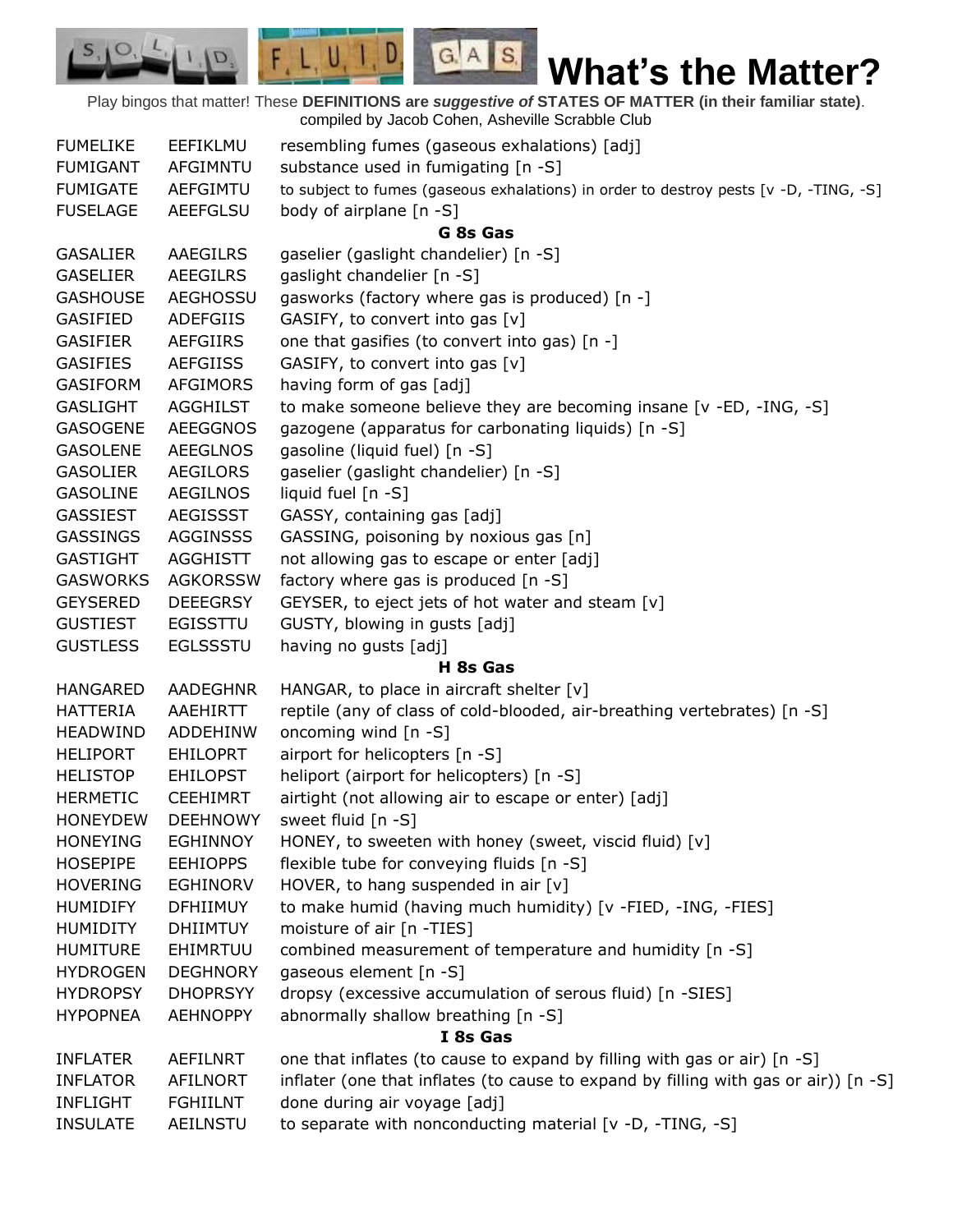Play bingos that matter! These **DEFINITIONS are** *suggestive of* **STATES OF MATTER (in their familiar state)**. compiled by Jacob Cohen, Asheville Scrabble Club

 $G.A.S.$ 

 $F, L, U, I, D$ 

D.

| <b>ISOCHORE</b> | <b>CEHIOORS</b> | curve used to show relationship between pressure and temperature [n -S] |
|-----------------|-----------------|-------------------------------------------------------------------------|
| <b>ISOPRENE</b> | <b>EEINOPRS</b> | volatile liquid [n -S]                                                  |
|                 |                 | J 8s Gas                                                                |
| <b>JACULATE</b> | AACEJLTU        | to throw (to propel through air with movement of arm) [v -D, -TING, -S] |
| <b>JETLINER</b> | <b>EEIJLNRT</b> | type of aircraft (any machine or device capable of flying) [n -S]       |
| <b>JOYSTICK</b> | <b>CIJKOSTY</b> | control stick in airplane [n -S]                                        |
|                 |                 | K 8s Gas                                                                |
| <b>KHAMSEEN</b> | <b>AEEHKMNS</b> | khamsin (hot, dry wind) [n -S]                                          |
| <b>KIELBASA</b> | <b>AABEIKLS</b> | smoked sausage [n -S, -SI, -SY]                                         |
| <b>KIELBASY</b> | ABEIKLSY        | KIELBASA, smoked sausage [n]                                            |
| <b>KOLBASSA</b> | <b>AABKLOSS</b> | kielbasa (smoked sausage) [n -S]                                        |
| <b>KOLBASSI</b> | <b>ABIKLOSS</b> | kielbasa (smoked sausage) [n -S]                                        |
|                 |                 | L 8s Gas                                                                |
| <b>LEAKIEST</b> | <b>AEEIKLST</b> | LEAKY, tending to leak [adj]                                            |
| <b>LEAKLESS</b> | <b>AEEKLLSS</b> | designed not to leak [adj]                                              |
| <b>LEAVENED</b> | ADEEELNV        | LEAVEN, to produce fermentation in [v]                                  |
| <b>LEVANTER</b> | AEELNRTV        | easterly Mediterranean wind [n -S]                                      |
| <b>LEVITATE</b> | AEEILTTV        | to rise and float in air [v -D, -TING, -S]                              |
| <b>LIBECCIO</b> | <b>BCCEIILO</b> | southwest wind [n -S]                                                   |
| <b>LOFTIEST</b> | <b>EFILOSTT</b> | LOFTY, extending high in air [adj]                                      |
| LONGERON        | <b>EGLNNOOR</b> | longitudinal support of airplane [n -S]                                 |
|                 |                 | M 8s Gas                                                                |
| <b>MAMMATUS</b> | <b>AAMMMSTU</b> | type of cloud [n -TI]                                                   |
| <b>MAUSIEST</b> | AEIMSSTU        | MAUSY, mauzy (foggy, misty) [adj]                                       |
| MAUZIEST        | AEIMSTUZ        | MAUZY, foggy, misty [adj]                                               |
| MIASMATA        | AAAIMMST        | MIASMA, noxious vapor [n]                                               |
| <b>MICROBAR</b> | <b>ABCIMORR</b> | unit of atmospheric pressure [n -S]                                     |
| MILLIBAR        | ABIILLMR        | unit of atmospheric pressure [n -S]                                     |
| <b>MISTIEST</b> | <b>EIIMSSTT</b> | MISTY, blurry (unclear (clean and pure)) [adj]                          |
| <b>MOFFETTE</b> | <b>EEFFMOTT</b> | mofette (noxious emanation from fissure in earth) [n -S]                |
| <b>MUGGIEST</b> | <b>EGGIMSTU</b> | MUGGY, warm and humid [adj]                                             |
|                 |                 | N 8s Gas                                                                |
| NIMBUSED        | <b>BDEIMNSU</b> | NIMBUS, luminous cloud [adj]                                            |
| <b>NIMBUSES</b> | <b>BEIMNSSU</b> | NIMBUS, luminous cloud [n]                                              |
| <b>NITROGEN</b> | <b>EGINNORT</b> | gaseous element [n -S]                                                  |
| <b>NUBILOSE</b> | <b>BEILNOSU</b> | nubilous (cloudy (overcast with clouds)) [adj]                          |
| <b>NUBILOUS</b> | <b>BILNOSUU</b> | cloudy (overcast with clouds) [adj]                                     |
|                 |                 | O 8s Gas                                                                |
| <b>OEDEMATA</b> | AADEEMOT        | OEDEMA, edema (excessive accumulation of serous fluid) [n]              |
| <b>OPENCAST</b> | <b>ACENOPST</b> | worked from surface open to air [adj]                                   |
| <b>OROMETER</b> | <b>EEMOORRT</b> | type of barometer [n -S]                                                |
| <b>OUTDOORS</b> | <b>DOOORSTU</b> | in open air [adv]                                                       |
| <b>OUTGASES</b> | AEGOSSTU        | OUTGAS, to remove gas from [v]                                          |
| <b>OUTSMOKE</b> | <b>EKMOOSTU</b> | to surpass in smoking [v -D, -KING, -S]                                 |
| <b>OVERCAST</b> | <b>ACEORSTV</b> | to become cloudy or dark [v OVERCAST, -ED, -ING, -S]                    |
| <b>OXIMETER</b> | <b>EEIMORTX</b> | instrument for measuring amount of oxygen in blood [n -S]               |
|                 |                 |                                                                         |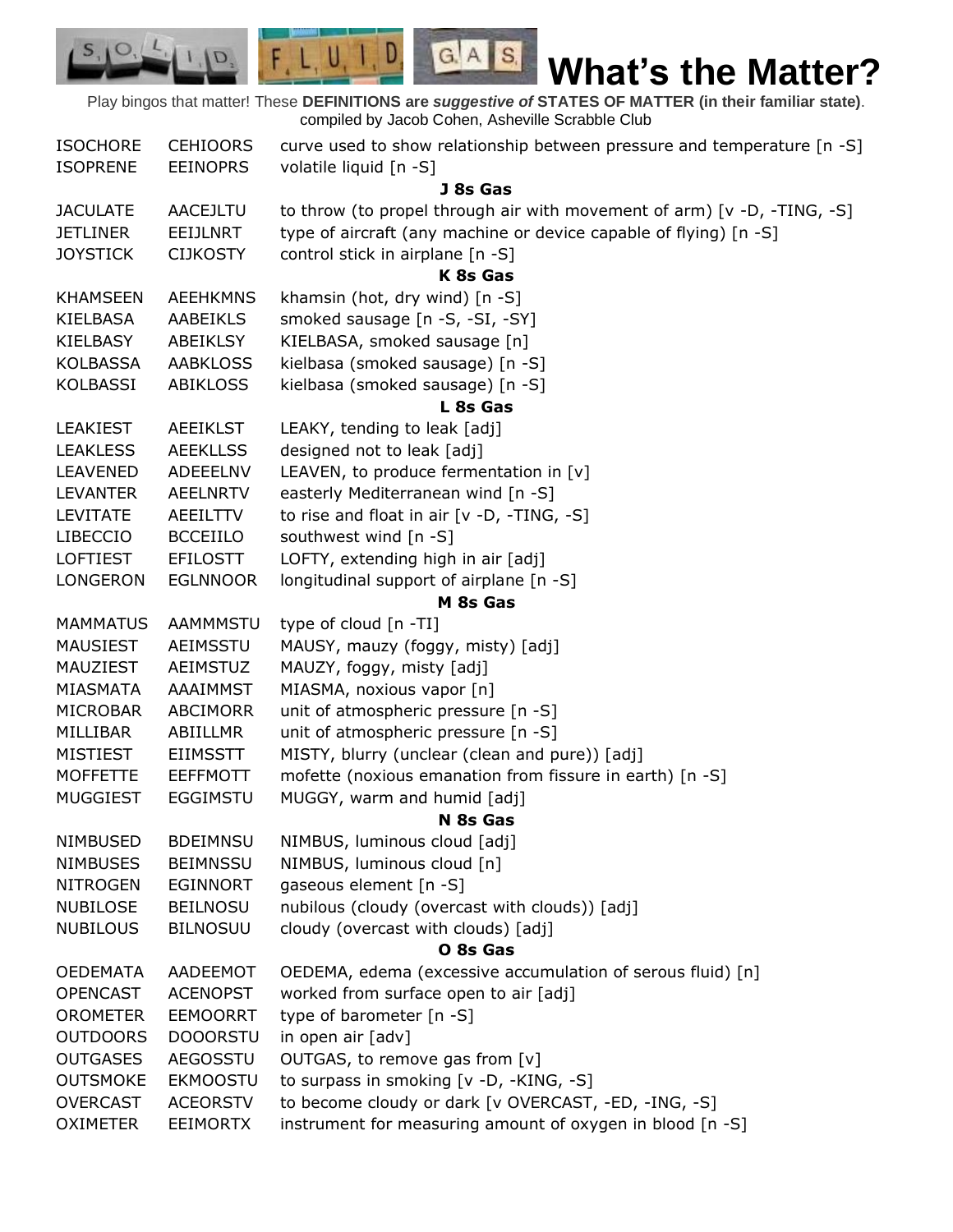|          |          | Play bingos that matter! These DEFINITIONS are <i>suggestive of</i> STATES OF MATTER (in their familiar state).<br>compiled by Jacob Cohen, Asheville Scrabble Club |
|----------|----------|---------------------------------------------------------------------------------------------------------------------------------------------------------------------|
| OXYGENIC | CEGINOXY | OXYGEN, gaseous element [adj]                                                                                                                                       |

 $S_1$  O, L,

| <b>OZONIZER</b> | <b>EINOORZZ</b> | device for converting oxygen into ozone [n -S]                                            |
|-----------------|-----------------|-------------------------------------------------------------------------------------------|
|                 |                 | P 8s Gas                                                                                  |
| <b>PARAKITE</b> | AAEIKPRT        | parachute kite for towing person through air by motorboat [n -S]                          |
| PASTRAMI        | AAIMPRST        | highly seasoned smoked beef [n -S]                                                        |
| PASTROMI        | <b>AIMOPRST</b> | pastrami (highly seasoned smoked beef) [n -S]                                             |
| <b>PERFUMER</b> | <b>EEFMPRRU</b> | one that perfumes (to fill with fragrant odor) [n -S]                                     |
| <b>PHOSGENE</b> | <b>EEGHNOPS</b> | poisonous gas [n -S]                                                                      |
| PHOSPHIN        | <b>HHINOPPS</b> | poisonous gas [n -S]                                                                      |
| <b>PITCHING</b> | <b>CGHIINPT</b> | PITCH, to throw (to propel through air with movement of arm) [v]                          |
| <b>POLYPNEA</b> | <b>AELNOPPY</b> | rapid breathing [n -S]                                                                    |
| <b>PURSIEST</b> | <b>EIPRSSTU</b> | PURSY, short of breath [adj]                                                              |
|                 |                 | Q 8s Gas                                                                                  |
|                 |                 | R 8s Gas                                                                                  |
| <b>REPUMPED</b> | <b>DEEMPPRU</b> | REPUMP, to pump again [v]                                                                 |
| <b>ROCKETED</b> | <b>CDEEKORT</b> | ROCKET, to convey by means of rocket (device propelled by reaction of escaping gases) [v] |
|                 |                 | S 8s Gas                                                                                  |
| <b>SASTRUGA</b> | AAGRSSTU        | ridge of snow formed by wind in polar regions [n -GI]                                     |
| <b>SATURANT</b> | AANRSTTU        | substance used to saturate (to fill completely with something that permeates) [n -S]      |
| <b>SATURATE</b> | AAERSTTU        | to fill completely with something that permeates [v -D, -TING, -S]                        |
| <b>SCENTING</b> | <b>CEGINNST</b> | SCENT, to fill with odor [v]                                                              |
| <b>SCIROCCO</b> | <b>CCCIOORS</b> | sirocco (hot, dry wind) [n -S]                                                            |
| <b>SCRAMJET</b> | <b>ACEJMRST</b> | type of aircraft engine [n -S]                                                            |
| <b>SCUBAING</b> | ABCGINSU        | SCUBA, to swim underwater using breathing device with compressed air $[v]$                |
| <b>SEADROME</b> | <b>ADEEMORS</b> | airport in sea [n -S]                                                                     |
| <b>SEAPLANE</b> | <b>AAEELNPS</b> | airplane designed to take off from or land on water [n -S]                                |
| <b>SEWERAGE</b> | <b>AEEEGRSW</b> | sewage (waste matter carried off by sewers) [n -S]                                        |
| <b>SIBILANT</b> | ABIILNST        | speech sound produced by fricative passage of breath through narrow orifice [n -S]        |
| SIPHONAL        | AHILNOPS        | of or pertaining to siphon [adj]                                                          |
| <b>SIPHONED</b> | <b>DEHINOPS</b> | SIPHON, to draw off through siphon (type of tube) [v]                                     |
| <b>SIPHONIC</b> | <b>CHIINOPS</b> | siphonal (of or pertaining to siphon) [adj]                                               |
| <b>SKIPLANE</b> | AEIKLNPS        | airplane designed to take off from or land on snow [n -S]                                 |
| <b>SKYBORNE</b> | <b>BEKNORSY</b> | airborne (flying) [adj]                                                                   |
| <b>SKYDIVER</b> | <b>DEIKRSVY</b> | one that skydives (to parachute from airplane for sport) [n -S]                           |
| <b>SKYSCAPE</b> | <b>ACEKPSSY</b> | view of sky [n -S]                                                                        |
| <b>SKYWARDS</b> | <b>ADKRSSWY</b> | skyward (toward sky) [adv]                                                                |
| <b>SKYWATCH</b> | <b>ACHKSTWY</b> | to observe sky for heavenly bodies or aircraft [v -ED, -ING, -S]                          |
| <b>SKYWRITE</b> | <b>EIKRSTWY</b> | to write in sky by releasing visible vapor from airplane [v -ROTE, -TTEN, -TING, -S]      |
| SMEEKING        | <b>EEGIKMNS</b> | SMEEK, to smoke (to emit smoke (gaseous product of burning materials)) $[v]$              |
| SMOGGIER        | <b>EGGIMORS</b> | SMOGGY, filled with smog [adj]                                                            |
| <b>SMOGLESS</b> | <b>EGLMOSSS</b> | SMOG, atmospheric mixture of smoke and fog [adj]                                          |
| <b>SMOKABLE</b> | <b>ABEKLMOS</b> | SMOKE, to emit smoke (gaseous product of burning materials [adj]                          |
| <b>SMOKEBOX</b> | <b>BEKMOOSX</b> | chamber for producing and containing smoke [n -ES]                                        |
| <b>SMOKEPOT</b> | <b>EKMOOPST</b> | container for giving off smoke [n -S]                                                     |
| SMOKIEST        | <b>EIKMOSST</b> | SMOKEY, smoky (filled with smoke) [adj] / SMOKY, filled with smoke [adj]                  |
| SNEEZING        | EEGINNSZ        | SNEEZE, to make sudden, involuntary expiration of breath [v]                              |
|                 |                 |                                                                                           |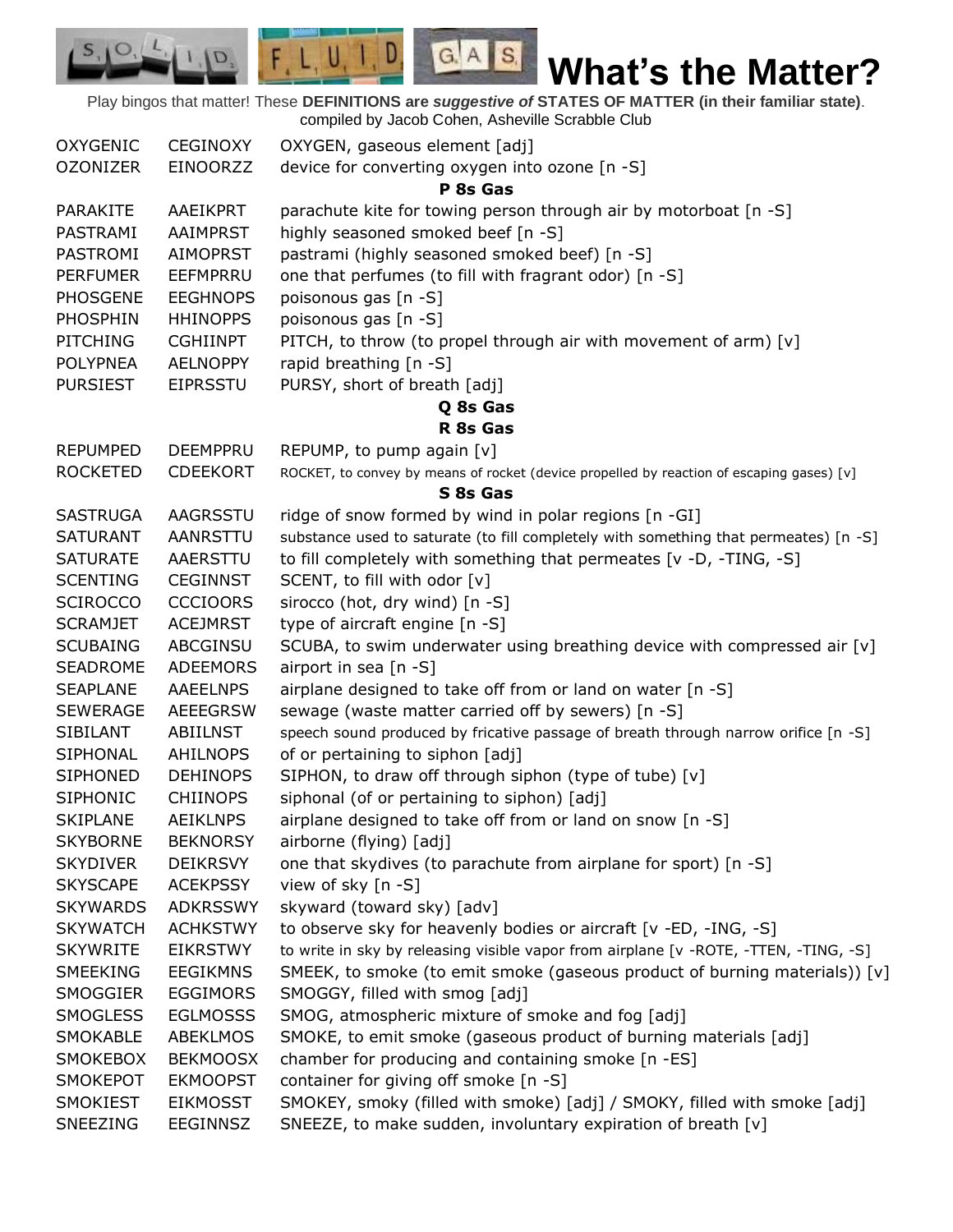Play bingos that matter! These **DEFINITIONS are** *suggestive of* **STATES OF MATTER (in their familiar state)**. compiled by Jacob Cohen, Asheville Scrabble Club

 $G.A.S.$ 

 $F, L, U, I, D$ 

D.

| <b>SOUPIEST</b> | <b>EIOPSSTU</b> | SOUPY, foggy (filled with fog) [adj]                                             |
|-----------------|-----------------|----------------------------------------------------------------------------------|
| SPIRACLE        | <b>ACEILPRS</b> | orifice through which breathing occurs [n -S]                                    |
| <b>SPLATTER</b> | <b>AELPRSTT</b> | to spatter (to scatter in drops) [v -ED, -ING, -S]                               |
| <b>SPUMIEST</b> | <b>EIMPSSTU</b> | SPUMY, foamy (covered with foam) [adj]                                           |
| <b>STEAMIER</b> | <b>AEEIMRST</b> | STEAMY, marked by steam [adj]                                                    |
| <b>STEAMILY</b> | <b>AEILMSTY</b> | STEAMY, marked by steam [adv]                                                    |
| <b>STEAMING</b> | <b>AEGIMNST</b> | STEAM, to expose to steam (water in form of vapor) [v]                           |
| <b>STIFLING</b> | <b>FGIILNST</b> | STIFLE, to smother (to prevent from breathing) [v]                               |
| <b>STILLMAN</b> | <b>AILLMNST</b> | one who operates distillery [n -MEN]                                             |
| <b>STOLPORT</b> | <b>LOOPRSTT</b> | airport for aircraft needing comparatively short runways [n -S]                  |
| <b>STORMIER</b> | <b>EIMORRST</b> | STORMY, storming [adj]                                                           |
| <b>STORMILY</b> | <b>ILMORSTY</b> | STORMY, storming [adv]                                                           |
| <b>STORMING</b> | <b>GIMNORST</b> | STORM, to blow violently [v]                                                     |
| <b>STRAFING</b> | AFGINRST        | STRAFE, to attack with machine-gun fire from airplane [v]                        |
| <b>STREAMED</b> | <b>ADEEMRST</b> | STREAM, to flow in steady current [v]                                            |
| <b>STUFFIER</b> | <b>EFFIRSTU</b> | STUFFY, poorly ventilated [adj]                                                  |
| <b>STUFFILY</b> | <b>FFILSTUY</b> | STUFFY, poorly ventilated [adv]                                                  |
| <b>SUBHUMID</b> | <b>BDHIMSUU</b> | somewhat humid [adj]                                                             |
| <b>SUDATION</b> | ADINOSTU        | excessive sweating $[n - S]$                                                     |
| <b>SUDATORY</b> | <b>ADORSTUY</b> | hot-air bath for inducing sweating [n -RIES]                                     |
| <b>SUFFLATE</b> | <b>AEFFLSTU</b> | to inflate (to cause to expand by filling with gas or air) $[v -D, -TING, -S]$   |
| <b>SULTRIER</b> | <b>EILRRSTU</b> | SULTRY, very hot and humid [adj]                                                 |
| <b>SULTRILY</b> | <b>ILLRSTUY</b> | SULTRY, very hot and humid [adv]                                                 |
| <b>SUPERJET</b> | <b>EEJPRSTU</b> | type of jet airplane [n -S]                                                      |
| <b>SUPERNAL</b> | <b>AELNPRSU</b> | pertaining to sky [adj]                                                          |
| <b>SYNGASES</b> | <b>AEGNSSSY</b> | SYNGAS, mixture of carbon monoxide and hydrogen used in chemical synthesis [n]   |
|                 |                 | T 8s Gas                                                                         |
| <b>TAILHOOK</b> | AHIKLOOT        | hook lowered from tail of aircraft to engage braking cable [n -S]                |
| <b>TAILSKID</b> | <b>ADIIKLST</b> | support on which tail of airplane rests [n -S]                                   |
| <b>THROWING</b> | <b>GHINORTW</b> | THROW, to propel through air with movement of arm [v]                            |
| <b>TORNADIC</b> | <b>ACDINORT</b> | TORNADO, violent windstorm [adj]                                                 |
| <b>TOWPLANE</b> | <b>AELNOPTW</b> | airplane that tows gliders [n -S]                                                |
| <b>TRACHEAL</b> | <b>AACEHLRT</b> | TRACHEA, passage for conveying air to lungs [adj]                                |
| <b>TRIMOTOR</b> | <b>IMOORRTT</b> | airplane powered by three engines [n -S]                                         |
| TRIPLANE        | <b>AEILNPRT</b> | type of airplane (winged aircraft propelled by jet engines or propellers) [n -S] |
| <b>TURBOCAR</b> | <b>ABCORRTU</b> | auto powered by gas turbine [n -S]                                               |
| <b>TYPHONIC</b> | <b>CHINOPTY</b> | TYPHOON, tropical hurricane [adj]                                                |
|                 |                 | <b>U</b> 8s Gas                                                                  |
| <b>UNBOILED</b> | <b>BDEILNOU</b> | not boiled (to vaporize liquid) [adj]                                            |
| <b>UNCLOUDY</b> | <b>CDLNOUUY</b> | CLOUDY, overcast with clouds [adj]                                               |
| <b>UNSMOKED</b> | <b>DEKMNOSU</b> | not smoked (to emit smoke (gaseous product of burning materials)) [adj]          |
| <b>UNSTUFFY</b> | <b>FFNSTUUY</b> | not stuffy (poorly ventilated) [adj -FFIER, -FFIEST]=                            |
|                 |                 | V 8s Gas                                                                         |
| VAPORING        | <b>AGINOPRV</b> | VAPOR, to emit vapor (visible floating moisture) [v]                             |
| <b>VAPORISE</b> | <b>AEIOPRSV</b> | to vaporize (to convert into vapor) [v -D, -SING, -S]                            |
| <b>VAPORISH</b> | <b>AHIOPRSV</b> | resembling vapor [adj]                                                           |